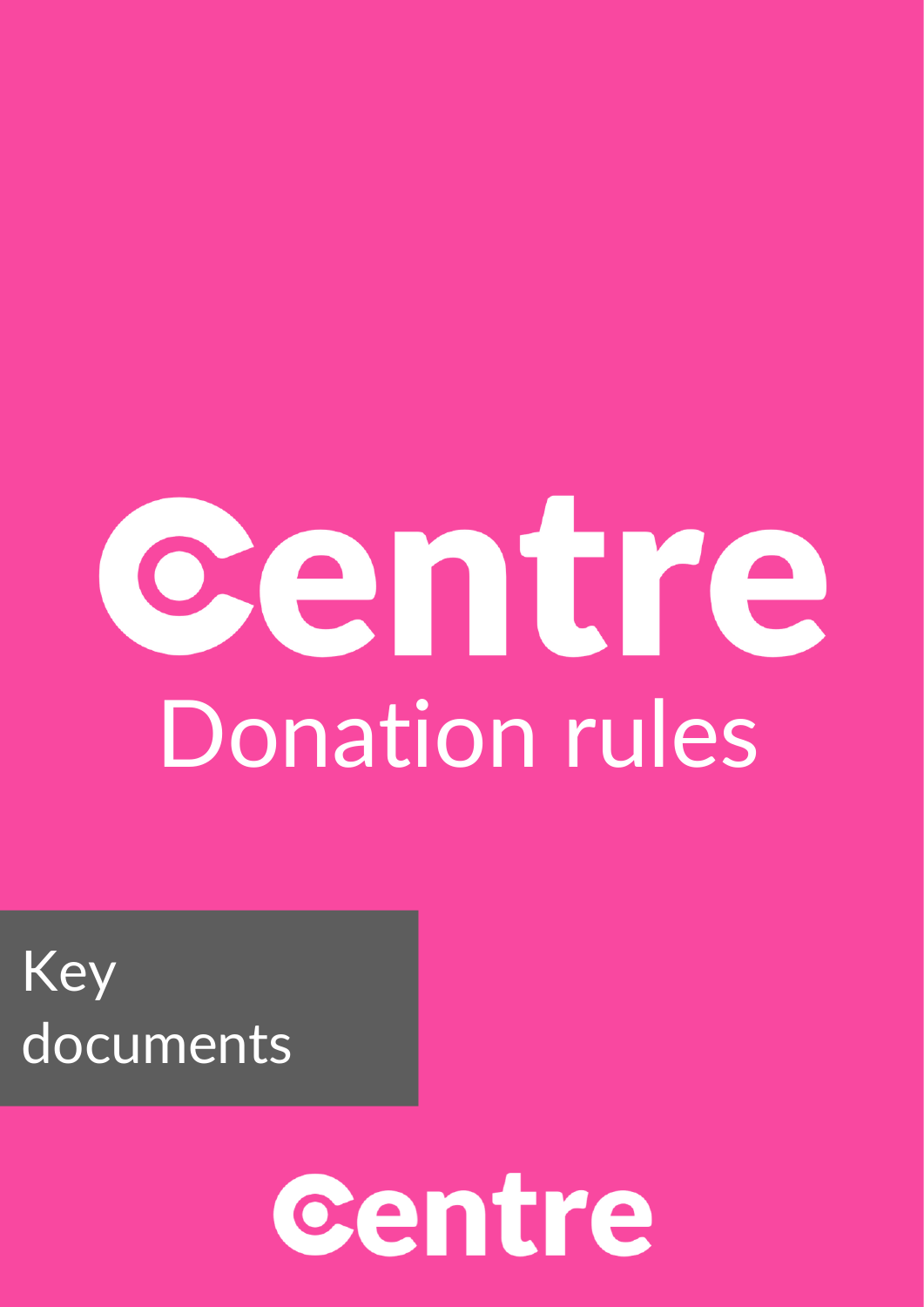# **Date these procedures came into effect:** 31/12/2021

# **Date these procedures must be updated by:** 01/01/2023

**Written by:** Torrin Wilkins.

# **Who can donate?**

- Individuals making donations.
- Funding from companies or organisations.

## **Types of donations:**

- Individual donations from members of the public either one off or on a regular basis.
- Specific funding for research or events.
- Long-term funding partnerships with us as a company or organisation. This could include research or events in the same way as specific funding but for multiple publications or events. It could also include priority invitations to events, updates on future research and close contact with our team.
- Membership of the Centrist Network which includes quarterly updates, entry to Centre events and meetings with our Director.

#### **General rules for donations:**

- We will not make donations to political parties.
- We have the right to reject or return donations, funding or financial partnerships.

#### **Rules for smaller donations:**

- Donations received by us will only go towards the running of our organisation, our campaigns, writing papers, our research or our organisations outreach efforts.
- Any donations you make to Centre need to be from your own funds and not passed on from a third party.
- If you donate more than £500 to us, you need to be on the UK electoral register. This does not include the Channel Islands or the Isle of Man.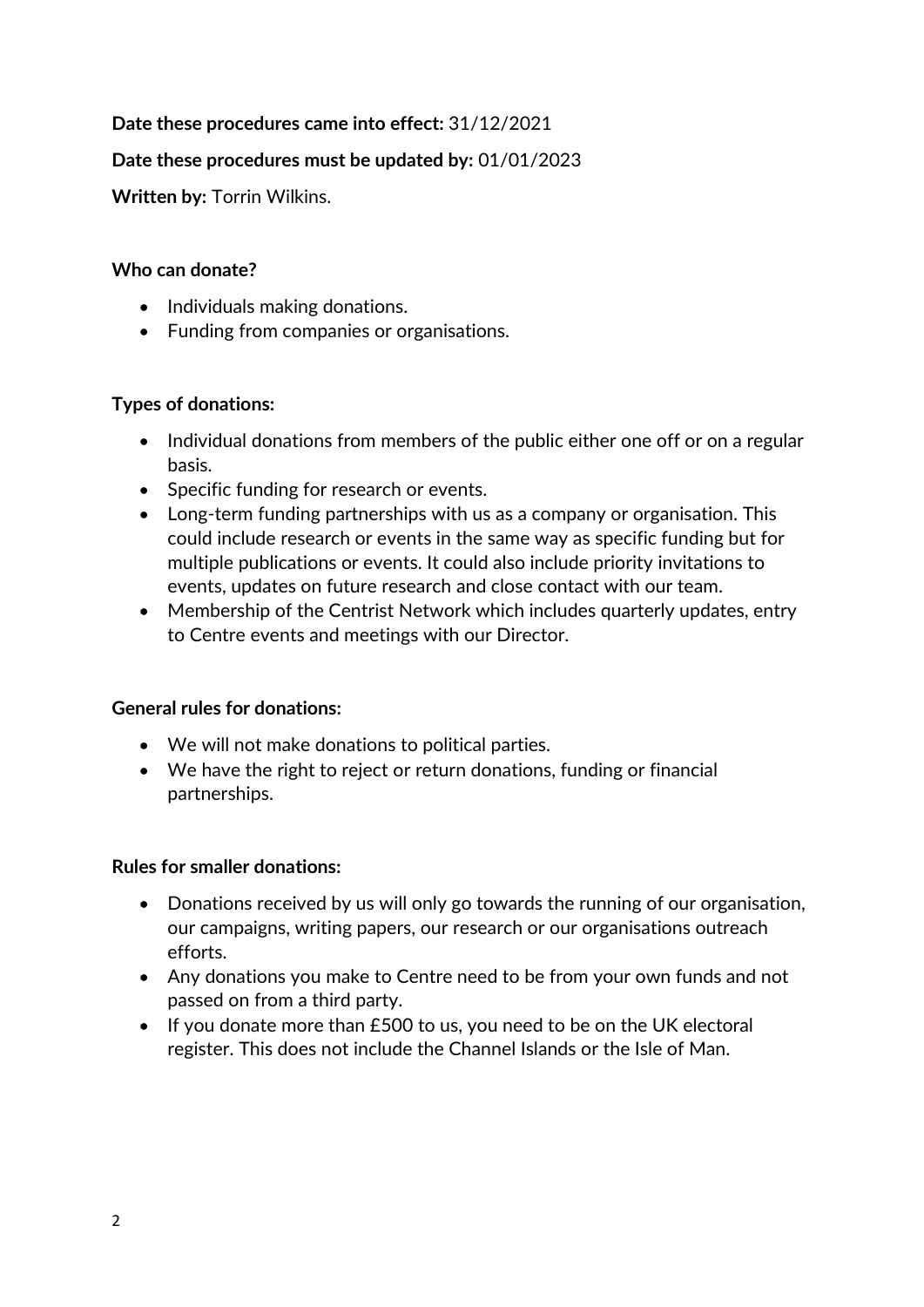# **Rules for all larger donations:**

- The names of any donors or orginisations that donate over £7,500 a year will be published in our annual yearly reports. We will also publish a full list of corporate donors, organisations that donate to us and anyone who is a member of the Centrist Network.
- Any large donations must be approved by our team just like any other type of policy or partnership.
- We may need to report your donation to the electoral commission if we become or are considered a non-party campaigner. This is usually for donations of more than £7,500 in a calendar year. The name and the value of the donation will be sent to the electoral commission and the details will be published on their website. However, the address of the person making the donation will not be made public.

## **Rules for donations for donations or sponsorships for events or papers:**

- We must be able to withdraw from any large-scale funding.
- Donations for papers and events will only include the general area of research. The editorial control will remain with Centre to maintain our independence.
- It will be clearly shown on graphics advertising events and on papers that we have received funding from a particular organisation.
- Sponsors must be approved by our team.

# **Rules for the Centrist network:**

• We will keep a public list of all donors who attend meetings of the Centrist Network.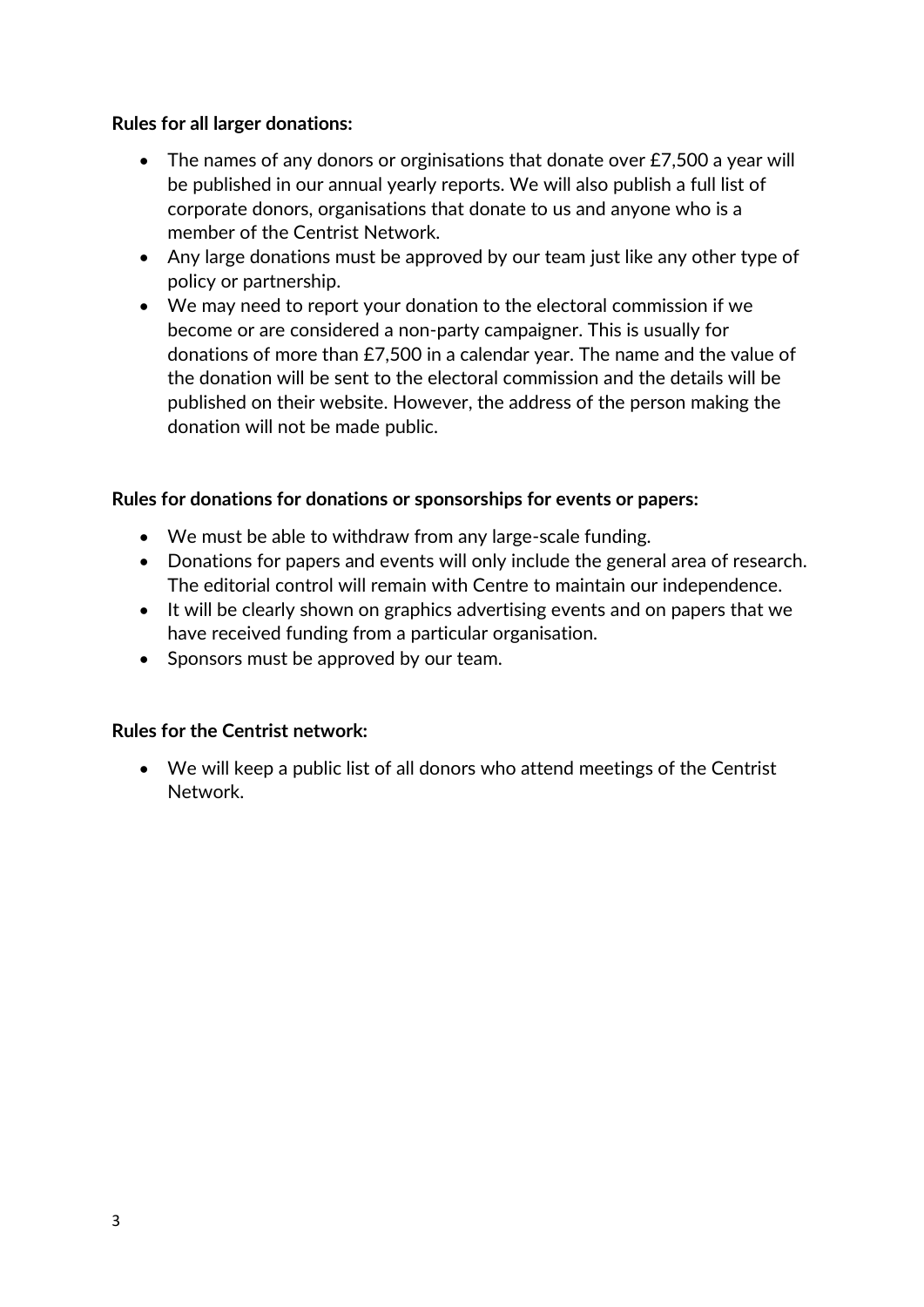"In Great Britain, permissible sources are:

- individuals registered on a UK electoral register, including overseas electors and those leaving bequests
- most UK-registered companies
- Great Britain registered political parties
- UK-registered trade unions
- UK-registered building societies
- UK-registered limited liability partnerships (LLP) that carry on business in the UK
- UK-registered friendly societies
- UK-based unincorporated associations that carry on business or other activities in the UK
- some types of trust and certain public funds

Where someone pays for the reasonable costs of an overseas visit, they are deemed to be a permissible donor".

[https://www.electoralcommission.org.uk/who-we-are-and-what-we](https://www.electoralcommission.org.uk/who-we-are-and-what-we-do/financialreporting/donations-and-loans)[do/financialreporting/donations-and-loans](https://www.electoralcommission.org.uk/who-we-are-and-what-we-do/financialreporting/donations-and-loans)

"When political parties, individuals or other organisations receive a donation or loan, they have to:

- record information about the donation or loan, such as the amount and who it was from
- check the source of the donation or loan, and decide if it comes from a permissible source
- decide whether to keep or return the donation or loan, depending on its source
- report it to us, if it's over the reportable amount or if they returned it"

[https://www.electoralcommission.org.uk/who-we-are-and-what-we](https://www.electoralcommission.org.uk/who-we-are-and-what-we-do/financialreporting/donations-and-loans)[do/financialreporting/donations-and-loans](https://www.electoralcommission.org.uk/who-we-are-and-what-we-do/financialreporting/donations-and-loans)